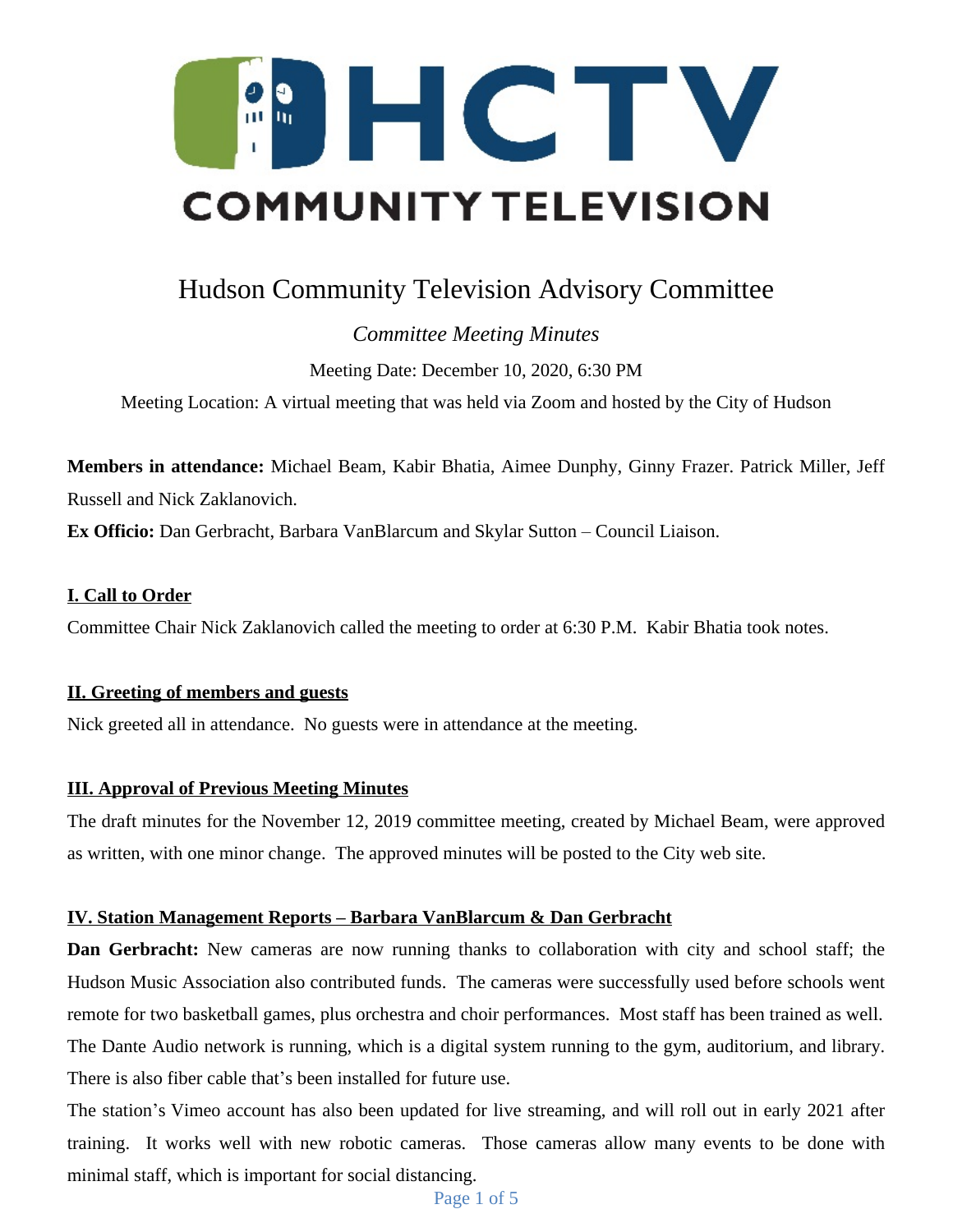One of the station's portable cameras was broken and will be replaced in the next few weeks.

Mr. Gerbracht intends to send out a budget recap before the January meeting, and he plans to talk about the budget in-detail at that time.

Mr. Beam asked if the robotic cameras would be used for a choir concert scheduled for the evening of the meeting. Mr. Gerbracht replied that all school events are canceled for the time being, due to coronavirus. He added that the cameras will be ready when events resume, and can even be controlled virtually from a staffmember's house.

Mr. Miller asked for more detail on how the cameras work. Mr. Gerbracht explained there is a keyboard with joystick and other settings, such as zoom and color controls. There are also presets which can be preprogrammed.

Mr. Zaklanovich asked how these would be used in the gym, for basketball games.

Mr. Gerbracht replied that they are able to cover the games without staff, though they recently used a wide shot with score bar at the bottom.

**Barbara Van Blarcum:** On the access side, a new program will air soon, recorded via Zoom, on job searching during the pandemic.

Hudson Community First hosted a career panel, with alumni from Hudson schools and WRA. Van Blarcum edited it together using video sent in by each participant. Another panel is possibly slated for January, concentrating more on WRA alumni.

"Retirepreneur" host Donna Kastner is moving to the Cincinnati area and recently recorded her final program at HCTV's studio. Ms. Van Blarcum recommended she contact the Rotary groups and access channels near her new home.

"Forum 360" recorded in-studio recently, but is now remote. Rotary provided candidate forums and other speakers recently.

"North of 60" recorded in-studio but has moved next week's scheduled taping to January, due to COVID concerns.

First Congregational Church produced a live interfaith program at Thanksgiving, and is now producing an Advent program for Laurel Lake. They will also air live programs on Christmas Eve, during the day.

"Yeji Around Town" interviewed the owner of the Grey Colt about the store's history, events, and merchandise.

Community of St. John continues weekly services. Rev. Suntken is also producing other short programs, under 15 minutes, with inspirational stories.

From HCTV, recent productions include Hudson Schools football, soccer, field hockey, fall music concerts, and the new HMS opening ceremony. A program of winter concerts will be compiled from socially distanced performances at the high school.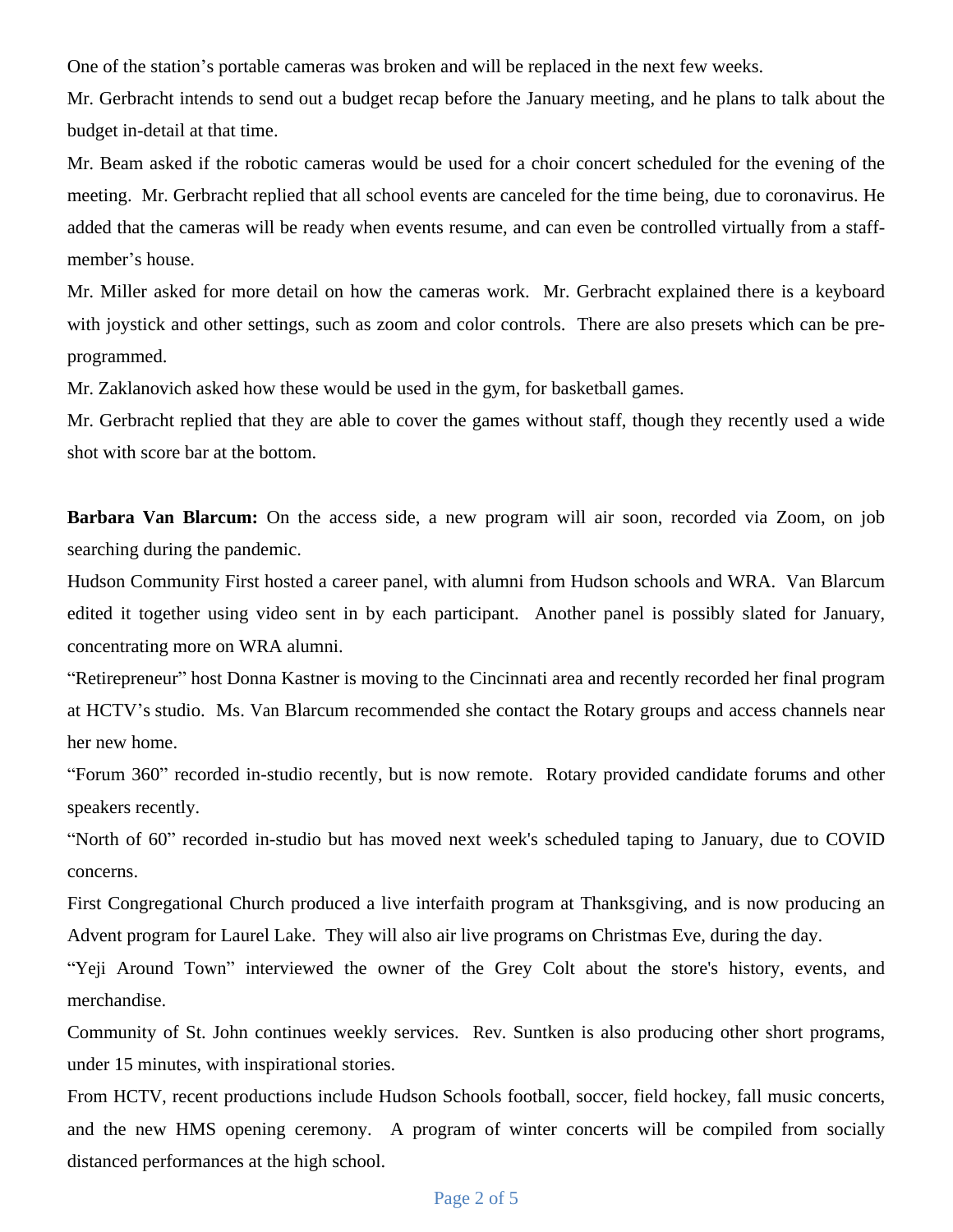The monthly Hudson Heritage meeting featured Tom Vince discussing the history of the city's railroads.

This month's "Good Day Hudson" is a 90-minute show with a flashback to an interview with Ada Cooper Miller. There are also new interviews with Mike Rickman, and a segment on Mr. Vince being recognized by the state legislature for 50 years of volunteer service.

HCTV also continues acquiring programs from the Hudson Library, Akron Roundtable and City Club of Cleveland.

There also many programs airing from the archives, including a tribute to Ms. Cooper Miller. Mr. Zaklanovich noted that the show featured appearances from Ms. Van Blarcum and Mr. Youngwerth.

#### **V. "Friends of HCTV" update – All**

Ms. Frazer met last month with the Friends. HCTV had asked the League For Service for \$5,000, and received \$500. The funds will be used for equipment which people can sign-out to use with their camera phones. Mr. Gerbracht had provided a list of such equipment, noting that many camera phones produce excellent quality video.

Mr. Gerbracht said he has not heard back from the VP of Grants for the League, and Ms. Frazer suggested he contact Barbara Bos or Bev Dorson to follow-up.

Ms. Frazer asked if there were sponsors for the recent HHS basketball games, but Mr. Gerbracht said there had not been time to get any. However, the season is currently suspended due to coronavirus. Ms. Frazer noted that this is a difficult environment in which to get sponsors.

Mr. Zaklanovich said the camera phone accessories have been delivered to his home and he will bring to them to the station soon.

Mr. Russell noted the interest from sponsors and the audience for HHS football, and feels that's a good sign of the popularity of live sports once winter sports resume.

Ms. Frazer said that the Friends of HCTV scholarship no longer requires working in-studio, but applicants will now have to make a video. There will also be a need for an essay based on one of four prompts. She says the scholarship is still being offered so this year's class does not feel left out.

Mr. Zaklanovich thanked Ms. Frazer for her work putting the scholarship together.

#### **VI. FCC Docket # 05-311 update – Nick Zaklanovich**

Mr. Zaklanovich watched the ACM meeting in early December, and said there was not much happening there. The only news is that FCC Chairman Pai is stepping down. There is speculation that sitting member Jessica Rosenworcel will be nominated as the interim chair. Mr. Zaklanovich says she is a friend of community media. He also noted that the Biden administration has set up an FCC transition team which includes pro-community TV folks.

No news on the lawsuit in the 4th District, which is supposed to go to trial this month.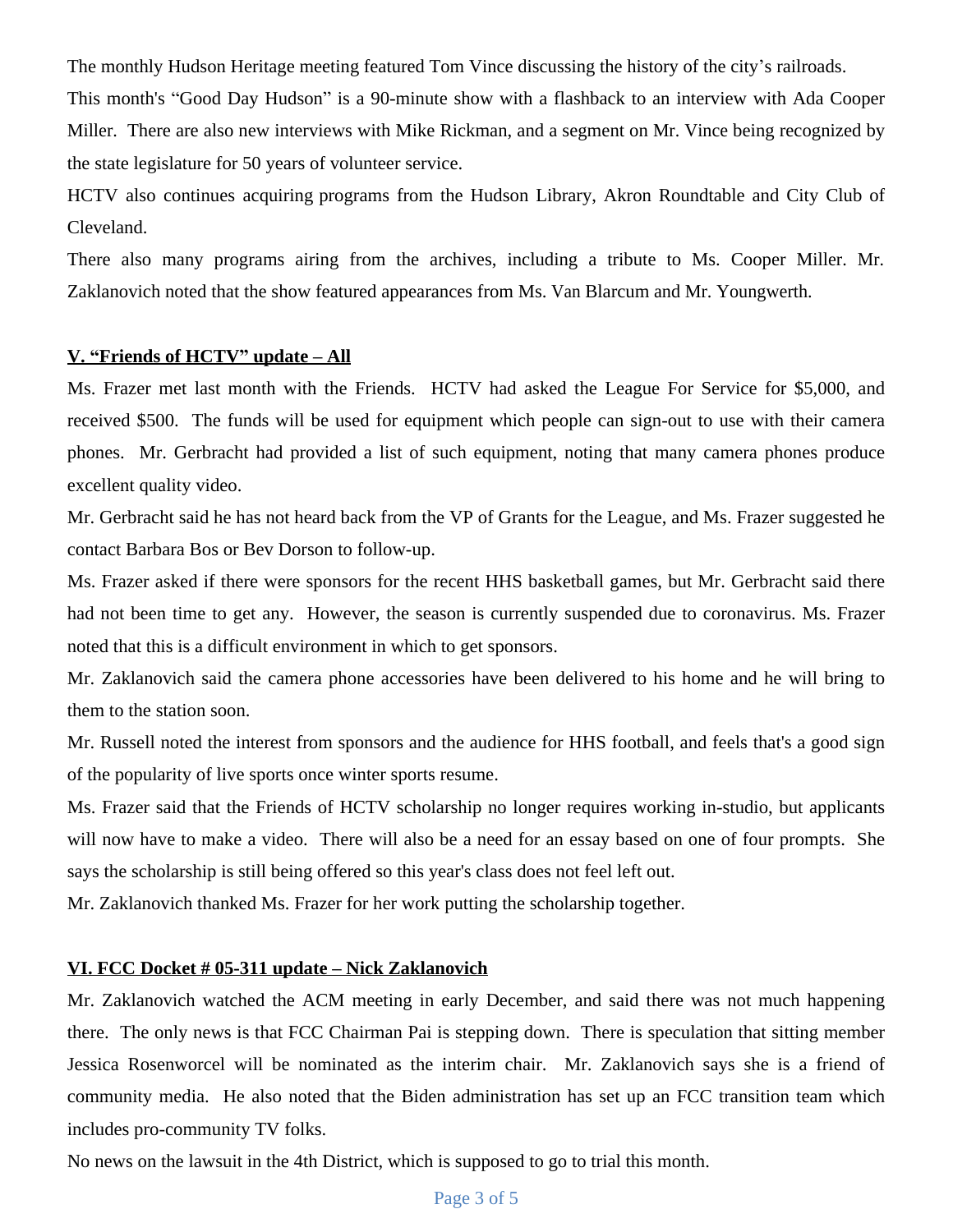The "Protecting Community TV Act" (HR 5659) must be reintroduced in the new congress, and Mr. Zaklanovich feels that Ohio's delegation will need to be reminded of the importance of PEG programming, particularly during COVID.

#### **VII. New Access program ideas, previous meeting follow-up & once around – All**

Ms. Van Blarcum noted that a group of HHS students has been selected by the Leukemia & Lymphoma Society as Star Students. They plan to organize creative ways to raise funds, and will produce a "Hudson's Got Talent" call-in show, airing in January.

The day after the meeting, an access producer was scheduled to borrow the Teradek to live-stream a memorial service from Silver Springs Cemetery in Stow. It's an annual candelight service, and will air on HCTV in January.

Mr. Gerbracht discussed a possible Friends of HCTV survey for the public. Jody Roberts with the City advised that it should come from city staff, not directly from the Friends, if HCTV plans to use the results. There has been an issue between City Council and the EAC about a similar survey, and Mr. Gerbracht does not want to have the same issue. This is where things stand currently, and Mr. Gerbracht feels a survey can be done but might take some time.

Mr. Zaklanovich noted that the survey had been previously discussed, and is delayed until 2021.

Mr. Russell has not heard anything about whether his position has been posted and interviews started, so he was unsure if this was his last meeting or not. He noticed the residency requirement for board members has been changed, and feels that former board member Thor Wasbotten would be a good candidate for the seat.

Mr. Gerbracht stated that he believed interviews are next week, with an appointment in January.

Councilman Skylar Sutton said he believes only the Tree Commission and HCTV interviews remain to be completed.

Mr. Gerbracht noted that the two candidates are Shawn Svacha and Emily Lopick.

Mr. Sutton said the general consensus about the residency requirement is that it does not apply to HCTV due to a loophole in the language; it is not explicitly stated.

Mr. Zaklanovich added that the HCTV charter changed a few years ago to conform to other boards, and it seems strange that the residency requirement was not addressed. He asked if this could be cleared up, since the bottom of the application says "you must be a 2-year resident."

Councilman Sutton said he will ask the city's legal counsel for an official opinion on this.

Mr. Zaklanovich stated that Mr. Wassbotten has apparently been in contact with the City and expressed that he is not available for the board at this time. Mr. Zaklanovich asked if anyone knows the two candidates.

Ms. Dunphy stated she knows Ms. Lopick, who used to live in their shared neighborhood.